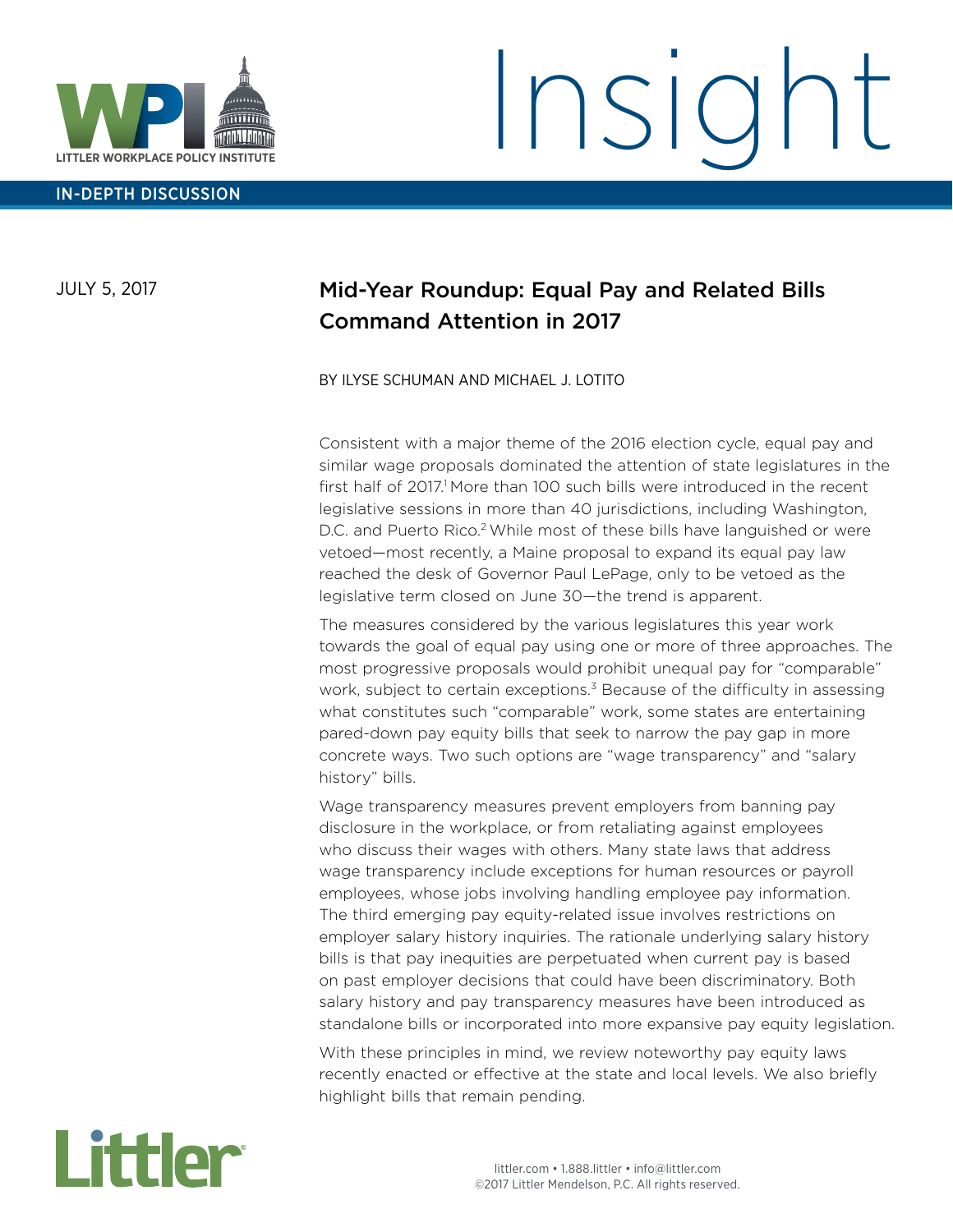#### Enacted Equal Pay Laws

**California.** In 2016, California amended its equal pay statute, which generally prohibits employers from paying employees a lower wage rate than that paid to employees of the opposite sex when they are working in the same job requiring equal skill, effort, and responsibility, under similar working conditions. A new amendment to this law, effective January 1, 2017, clarifies that prior salary does not, by itself, justify any disparity in employee compensation. It also forbids pay differentials based on employee race or ethnicity. A prior amendment effective in 2016 had added a wage transparency provision.

Maryland. Like California, Maryland updated its equal pay law as of October 2016.<sup>4</sup> Under the Equal Pay for Equal Work (EPEW) amendments, pay disparities are unlawful if based on gender identity, as well as sex. The EPEW now prohibits employers from engaging in wage discrimination and also from providing less favorable employment opportunities due to an employee's sex or gender identity. Additionally, employers may not take adverse employment action against an employee who inquires about, discusses, or discloses his or her own wages or the wages of another employee, if that information was disclosed voluntarily. Nonetheless, the EPEW permits an employer, in a written policy, to establish reasonable workday limitations on the time, place, and manner for inquiries about or the discussion of an employee's wages.

Massachusetts. On August 1, 2016, Massachusetts Governor Charlie Baker signed the Act to Establish Pay Equity (AEPE).<sup>5</sup> The AEPE, which takes effect on July 1, 2018, makes it illegal to pay employees compensation at a lower rate than the rate paid to employees of a different gender for comparable work. "Comparable work," moreover, is not limited to employees who have the same job title.

In addition, the AEPE includes both salary history and wage transparency provisions. The law states that employers may not: (1) require that an employee refrain from inquiring about, discussing or disclosing information about the employee's own wages, or any other employee's wages; (2) screen job applicants based on their wages; (3) request or require an applicant to disclose prior wages or salary history; or (4) seek the salary history of any prospective employee from any current or former employer, unless the prospective employee provides express written consent, and an offer of employment—including proposed compensation—has been made. Retaliation against employees who oppose an action or practice banned by the AEPE is also unlawful.

**Oregon.** Just a few weeks ago, Governor Kate Brown signed the Oregon Equal Pay Act of 2017 into law.<sup>6</sup> This statute outlaws discrepancies in compensation (which includes wages as well as bonuses, benefits, and equity-based compensation) on the basis of any protected characteristic—such as race, religion, sex, sexual orientation, national origin, marital status, veteran status, disability or age. The Equal Pay Act also restricts salary history inquiries, expands existing remedies available to employees, and provides a safe harbor for employers that have voluntarily assessed their pay practices to identify and eliminate discriminatory pay practices. As with similar statutes in other jurisdictions, employers may not reduce the wages of employees to comply with the law. The bulk of the new provisions become operative on January 1, 2019.

Puerto Rico. On March 8, 2017, Puerto Rico enacted an equal pay bill, known as Act 16.<sup>7</sup> Pursuant to Act 16, employers may not engage in pay discrimination based on sex among employees performing comparable job functions or duties that require the same skill, effort or responsibility under similar working conditions. The statute incorporates both wage transparency and salary history prohibitions. Act 16 also makes it unlawful to retaliate against employees who address or discuss pay inequality. Indeed, employers that retaliate face double damages under Act 16. While the new law took immediate effect, employer penalties authorized by Act 16 are not recoverable until March 8, 2018 so that employers may take corrective measures.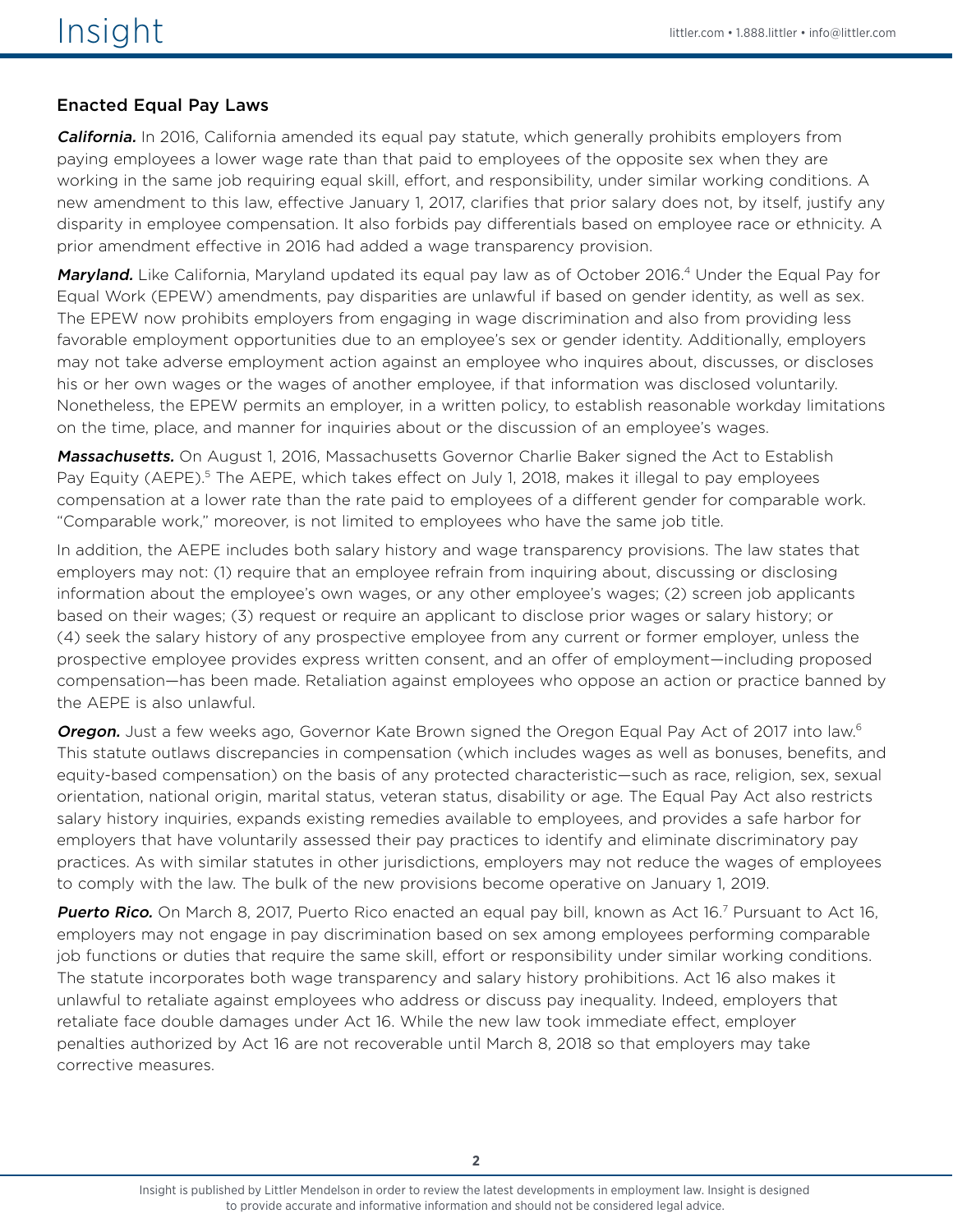#### Enacted Salary History Laws

**Delaware.** Delaware is the latest state to pass a law limiting employer inquiries into pay history. On June 14, 2017, Governor John Carney signed House Substitute Bill 1 into law, which is slated to take effect in December 2017. The statute makes it unlawful for an employer to screen applicants based on their compensation histories, including by requiring that an applicant's prior compensation satisfy minimum or maximum criteria for the job. H.S. 1 also prohibits an employer from seeking the compensation history of an applicant from the applicant or a current or former employer, except under narrow circumstances. Monetary penalties for violations of this law are steep, ranging from \$1,000 to \$5,000 for a first offense, and up to \$10,000 for a subsequent offense. That being said, the law does not specifically prohibit employers from considering salary history when setting compensation, if applicants voluntary disclose that history.<sup>8</sup>

New York City. As of October 31, 2017, it will be illegal for New York City employers to make any salary inquiry of an applicant, or the applicant's current or former employer, or a current or former employee or agent of the applicant's current or prior employer.<sup>9</sup> Employers likewise may not conduct any form of search through publicly available information for a prospective employee's salary history. Under this recent amendment to the city's Human Rights Law, it is also an unlawful discriminatory practice for an employer to consider an applicant's salary history in determining the salary, benefits, or other forms of compensation for that applicant. However, if an applicant voluntarily and without prompting provides salary history, then this information can be used to determine the salary, benefits, and other compensation, and the employer may verify the salary history.

The State of New York has its own equal pay statute on the books, which was most recently amended in 2016 to include a wage transparency provision.<sup>10</sup> Employers in New York must be particularly vigilant with their pay practices in light of these ongoing developments.

Philadelphia. The Philadelphia Wage Equity Ordinance (WEO) was enacted last year and scheduled to take effect on May 23, 2017.<sup>11</sup> The WEO applies to employers doing business in the City of Brotherly Love and prohibits such employers from inquiring into an applicant's wage history. It further precludes employers from relying on the wage history of prospective employees when setting compensation at any stage in the employment process, including negotiation of a contract, unless the applicant knowingly and willingly disclosed his or her wage history.

Before the WEO become operative, however, the Chamber of Commerce for Greater Philadelphia filed a lawsuit in federal court, seeking an injunction to prevent enforcement of the new ordinance. The Chamber contends that the WEO: (1) violates the First Amendment by chilling protected speech of employers and impairing their ability to make informed hiring decisions; (2) violates the Due Process clause by imposing severe penalties for violation of vague provisions, such as a definition of "employer" that would apply beyond the city and state borders; (3) violates the Commerce Clause by having extraterritorial effect that burdens interstate commerce; and (4) violates the Pennsylvania Constitution and Home Rule Act by regulating individuals who neither live nor work in Philadelphia. With the city's consent, the court stayed enforcement of the WEO pending resolution of the preliminary injunction motion.

The complaint was initially dismissed on standing grounds, but on June 13, 2017, the Chamber filed an amended complaint identifying several businesses that would be adversely affected by the WEO. For now, the stay remains in effect. If the court lifts the stay or denies the Chamber's injunction, however, employers should prepare for implementation of the WEO.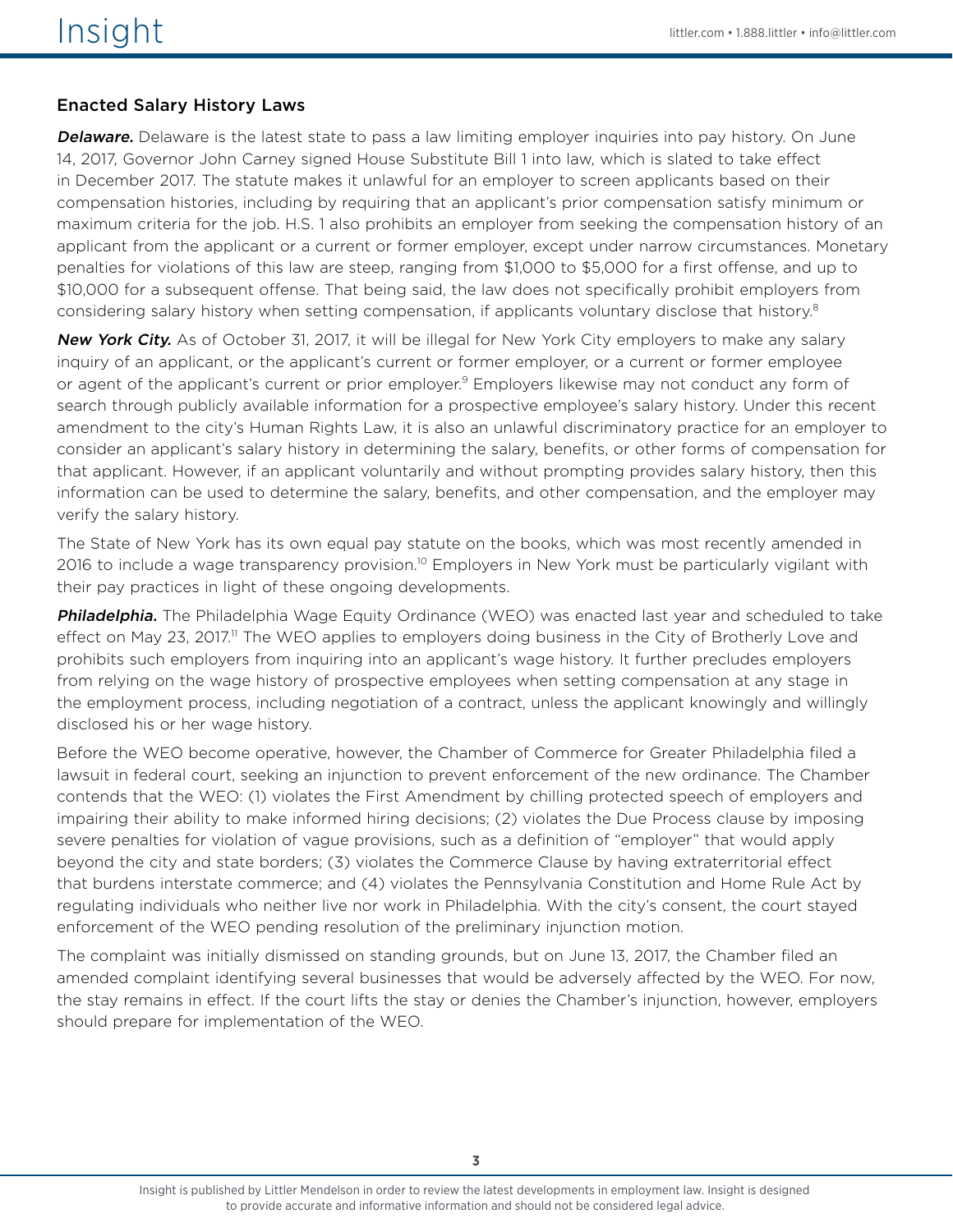#### Enacted Wage Transparency Laws

Colorado. Colorado recently amended its wage transparency bill, effective August 9, 2017. Existing Colorado law prohibits an employer from discharging, disciplining, coercing, intimidating, or otherwise discriminating against an employee because the employee inquired about, disclosed, compared, or discussed his or her wages. The law also prohibits an employer from requiring, as a condition of employment, nondisclosure by an employee of his or her wages or requiring an employee to sign a waiver or other document that purports to deny an employee the right to disclose his or her wage information. Under the amendment, this law now covers all employers—including those exempt from the National Labor Relations Act, who had been excepted from the wage transparency provisions.

Nevada. Nevada has amended its fair employment practices statute, effective June 3, 2017, to make it unlawful for a covered employer, employment agency, or labor organization to discriminate against a person with respect to employment or membership, as applicable, for inquiring about, discussing, or voluntarily disclosing information about his or her own wages or the wages of another individual. This prohibition applies to any employer that employs 15 or more employees for each working day in each of 20 or more calendar weeks in the same or the preceding calendar year as when the unlawful employment practice occurred.

#### Notable Pending Pay Equity Measures

Legislative sessions have adjourned in many states. In some instances, pending bills are therefore dead. But in other states, bills may be carried over into the next term for further consideration. Several pay equity bills thus remain under review, either during the current or upcoming legislative session. A few interesting bills that could advance are summarized below.

**California.** Two measures are making headway in California. The Gender Pay Gap Transparency Act (AB 1209), would require large employers (250 or more employees) to provide the Secretary of State information relating to "gender pay differentials." Specifically, a large employer would be required to identify the difference between the mean and medial salary of male exempt employees and female exempt employees, by each job classification or title. Similar information would be required for male and female board members. The bill would require that the information be published on or before July 1, 2020, on a website available to the public. Annual updates would be required thereafter. AB 1209 has passed the California State Assembly and moved on to the State Senate, where it has been referred for committee review.

Meanwhile, Assembly Bill 168 would prohibit inquiries into the pay history of job applicants. The law would prohibit any employer (both public and private sector) from seeking any salary history information, including compensation and benefits, about an applicant for employment. Violation of the law would constitute a misdemeanor. To date, AB 168 has also passed the California State Assembly and proceeded before a Senate committee. This proposal is similar to a law vetoed in 2015 by Governor Jerry Brown. At that time, Governor Brown explained that he wanted to give amendments to the state's equal pay law time to work, before limiting pay history inquiries.

Illinois. As of June 28, 2017, House Bill 2462 cleared both legislative chambers and landed on Governor Bruce Rauner's desk. The bill would prohibit an employer from screening job applicants based on their wage or salary history and from requiring that an applicant's prior wages satisfy minimum or maximum criteria. It would further make it unlawful for employers to request or require, as a condition of being interviewed or as a condition of continuing to be considered for an offer of employment, that an applicant disclose prior wages or salary. It is unclear whether Governor Rauner, a Republican, will veto the bill.